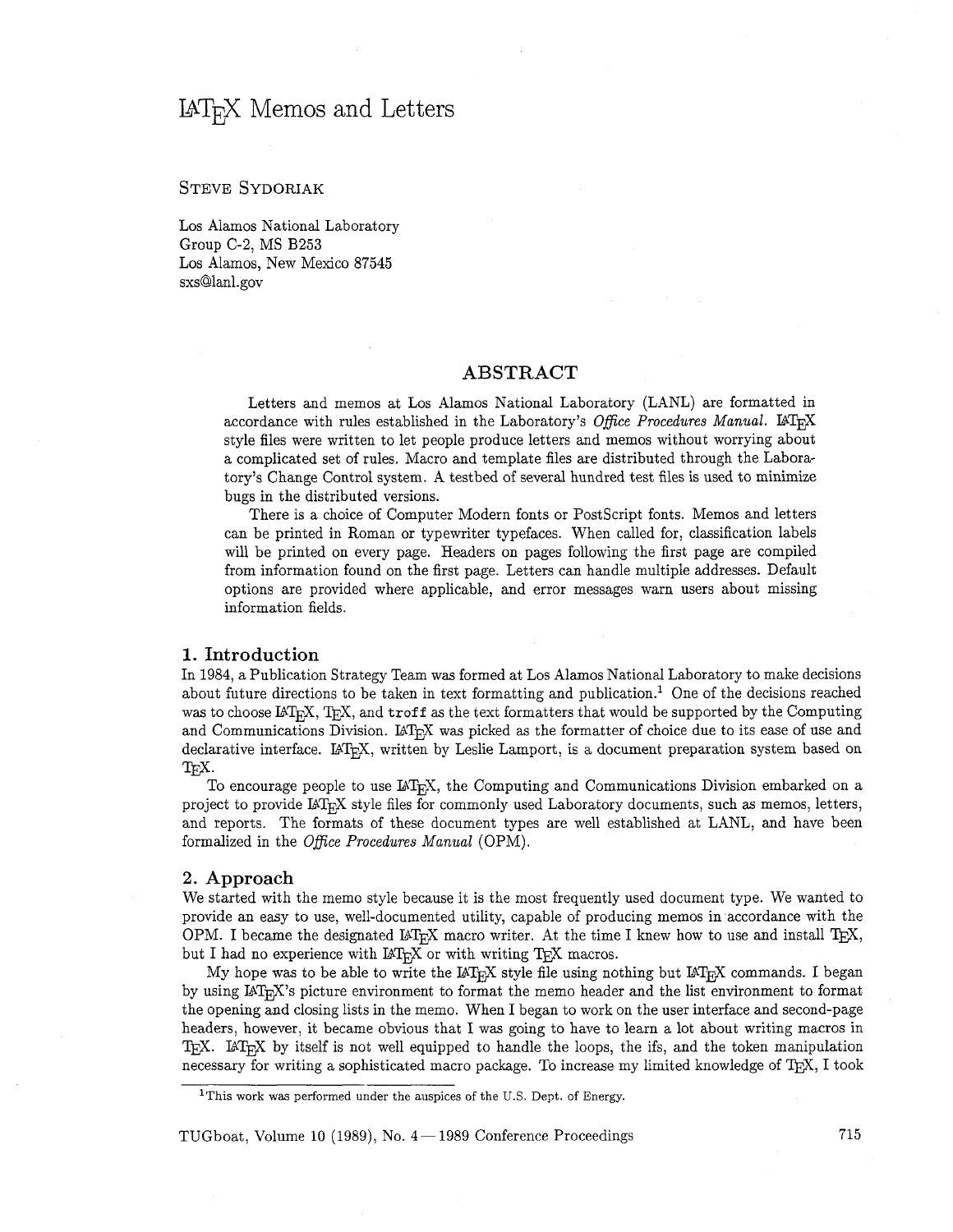TUG's courses on writing TEX macros,  $M_{\text{E}}$ X macros, and output routines.

Studying IAT<sub>E</sub>X's macro files was essential in writing the memo macros. The macro files that I borrowed from include latex. tex, If onts. tex, letter .doc, article .doc, and art 10. doc. I began by copying over half of letter.doc, Lamport's letter style file, into the memo style file. This was useful for defining basic elements of the memo such as page layout, paragraphing, and many of IAT<sub>F</sub>X's environments. The article style files provided the figure, table, and bibliography environments. Code taken directly from the letter and article styles provided over one quarter of the final memo style file.

The latex.tex file is a large collection of macros that define elements of  $\mathbb{M}$ <sub>F $\mathbb{R}$ </sub> common to all  $\LaTeX\ styles. Some of later.text's macros, such as \@item and \@outputpage, were lacking one or$ two features needed for memos. In these cases, I copied the macros into the memo style file, making and commenting changes to the necessary lines. During debugging stages, faulty interaction between latex. tex and the memo style file was common. It was helpful to temporarily move selected 1atex.tex macros into the memo style file, where \typeout commands could be used to follow execution.

After the memo style file had been distributed to LANL's TEX community, I began to work on the letter style file. Most of the memo style transferred directly to the letter style, and new features were added where needed.

It took about three person-months of work to complete the memo style file, and another month or two to finish  $\mathbb{I}$ F<sub>F</sub>X letters. A month or so of this time was devoted to learning T<sub>E</sub>X inside and out. There was perhaps a two-week investment in getting familiar with LAT<sub>E</sub>X's macro files. Several weeks were spent working on the testbed for memos and several more weeks on the testbed for letters.

In the sections below, I will talk about many of the features and some of the programming tricks used in the memo style file. I will then talk about some of the features unique to the LANL letter style file.

# 3. LAT<sub>E</sub>X Memos

#### **3.1 Layout of a LAT<sub>E</sub>X file**

The format of a memo's source file is similar to the general layout of any IAT<sub>E</sub>X document.

```
\documentstyle{memo}
```

```
The preamble, commands such as 
    \to \cdot \cdot \cdot\forallfrom{...}
    \headerfonts{...}
    \enclosures{...}
\begin{document}
\opening
  Body of memo
```
# \closing

```
\end{document}
```
The  $\dot{\text{documentstyle}}$  command is used by  $\text{MEx}$  to load in the memo. sty style file, which defines all the commands used to print a memo. An optional argument asks for an eleven or twelve point font rather than the default ten point size.

The philosophy of the preamble is to free the user from having to know anything about the layout of the opening or the closing of the memo. The preamble contains all the commands that affect the opening and closing of the memo. These commands may be entered in any order. The style file ensures that everything will be printed in the right place. One doesn't need to know, for example, whether the distribution list comes before or after the list of enclosures.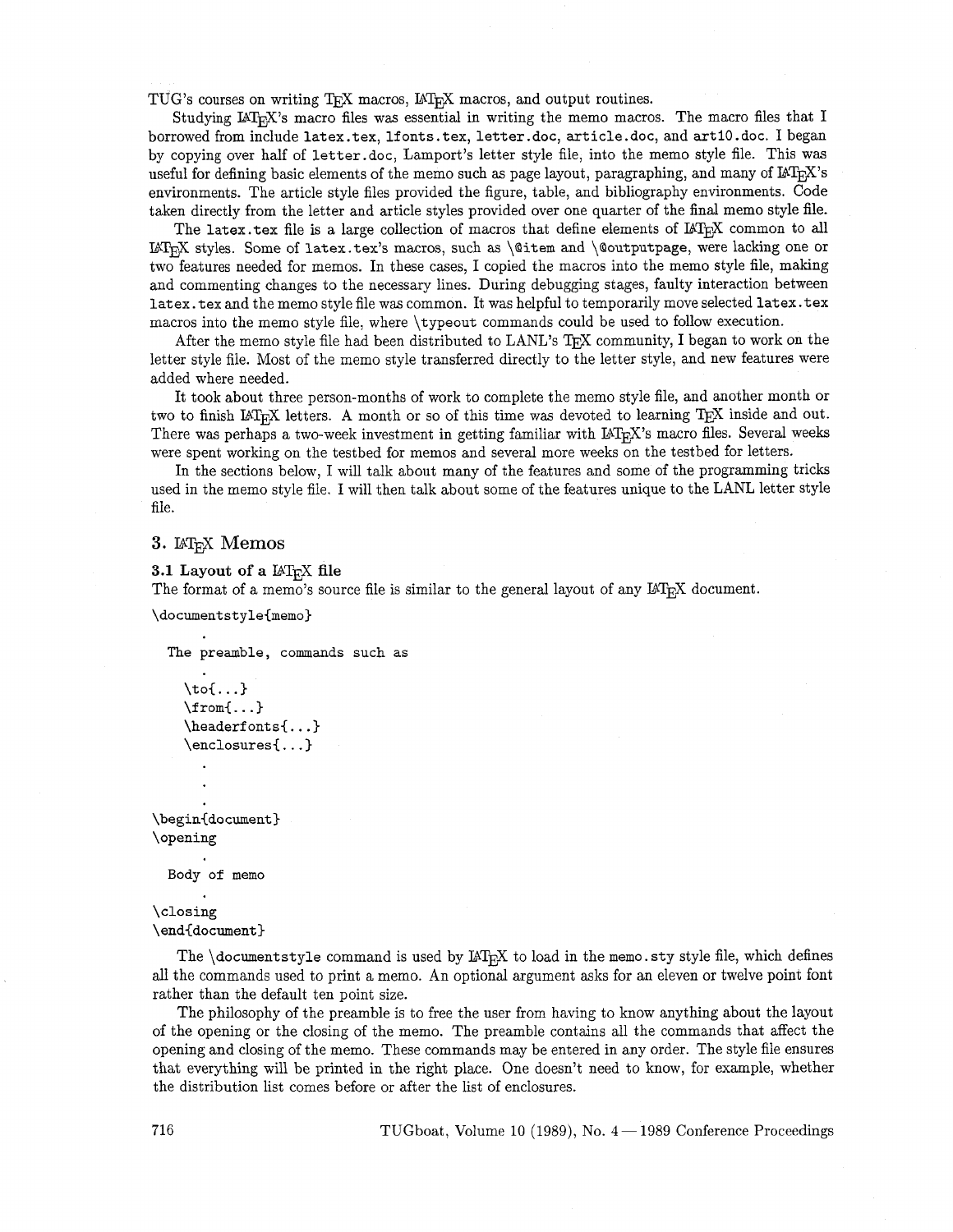All of the preamble commands are optional. When a preamble command is omitted from the preamble, one of three things happens. One, that part of the memo, such as a list of enclosures, may not be required in a memo, so it is simply omitted from the memo. Two, there may be a default for that command. For example, if no font is given for the body of the memo, the Computer Modern fonts will be used. Three, if the omitted command is required, such as the \to command, the memo will be printed with that field left blank. A warning message will be printed in the log file that tells the user how to fix up the input file.

The \opening command prints the header on the first page of the memo, including the information that tells who the memo is going to, the sender's mail stop, and so forth.

The body of the memo comes after the \opening command. One can use any of the standard  $IAT<sub>F</sub>X$  commands within the body of the memo.

The \closing command prints the part of the memo that comes after the body of the memo. This includes the sender's initials, the distribution list, the list of enclosures, and so on.

#### **3.2 Opening** of a Memo

Here is **an** example of the beginning of a memo file that uses all of the fields that can be printed in a memo header. Figure 1 shows the top of the printed memo from this example.

\documentstyle(memo) \to(A. S. Harris, X-7, MS B257) \from(S. R. Groves, X-7, MS B257) \thru(L. S. Steele, X-5, MS B567) \subject(Interruption of Building Schedule) \reference(Memo, Maestas to Platz, March 12, 1989, CT-6-88) \reference(Subject OPM-1-3, Office Procedures Manual) \mailstop(B257) \telephone(7-4555)  $\sum\delta(Y-7)$ \serialnumber(lll) **\headerfonts(postscript)** 

| OS Allaimos<br>Los Alamos National Laboratory<br>Los Alamos New Mexico 87545 | memorandum                                                                                                                                         |
|------------------------------------------------------------------------------|----------------------------------------------------------------------------------------------------------------------------------------------------|
| TO: A. S. Harris, X-7, MS B257                                               | DATE: June 19, 1989                                                                                                                                |
| THRU: L. S. Steele, X-5, MS B567                                             | MAIL STOP/TELEPHONE: B257/7-4555                                                                                                                   |
| FROM: S. R. Groves, X-7, MS B257                                             | SYMBOL: $X-7-111$                                                                                                                                  |
| SUBJECT: INTERRUPTION OF BUILDING SCHEDULE                                   |                                                                                                                                                    |
| REFERENCES:<br>2. SUBJECT OPM-1-3, OFFICE PROCEDURES MANUAL                  | 1. MEMO, MAESTAS TO PLATZ, MARCH 12, 1989, CT-6-88                                                                                                 |
|                                                                              | A series of unfortunate events has interrupted the building schedule of<br>the RTX project, causing us to request a postponement of the work shown |

Figure 1: Opening and first paragraph of a memo

Notice that the subject line is always printed in uppercase. In this example, two references were mentioned. When one reference is given, the word "REFERENCE" is printed rather than "REFER-ENCES" (see Figure 2). The \thru, \serialnumber, and \reference information is optional. When the \serialnumber is not given, the \symbol will be printed by itself, without the trailing dash.

TUGboat, Volume 10 (1989), No.  $4-1989$  Conference Proceedings  $717$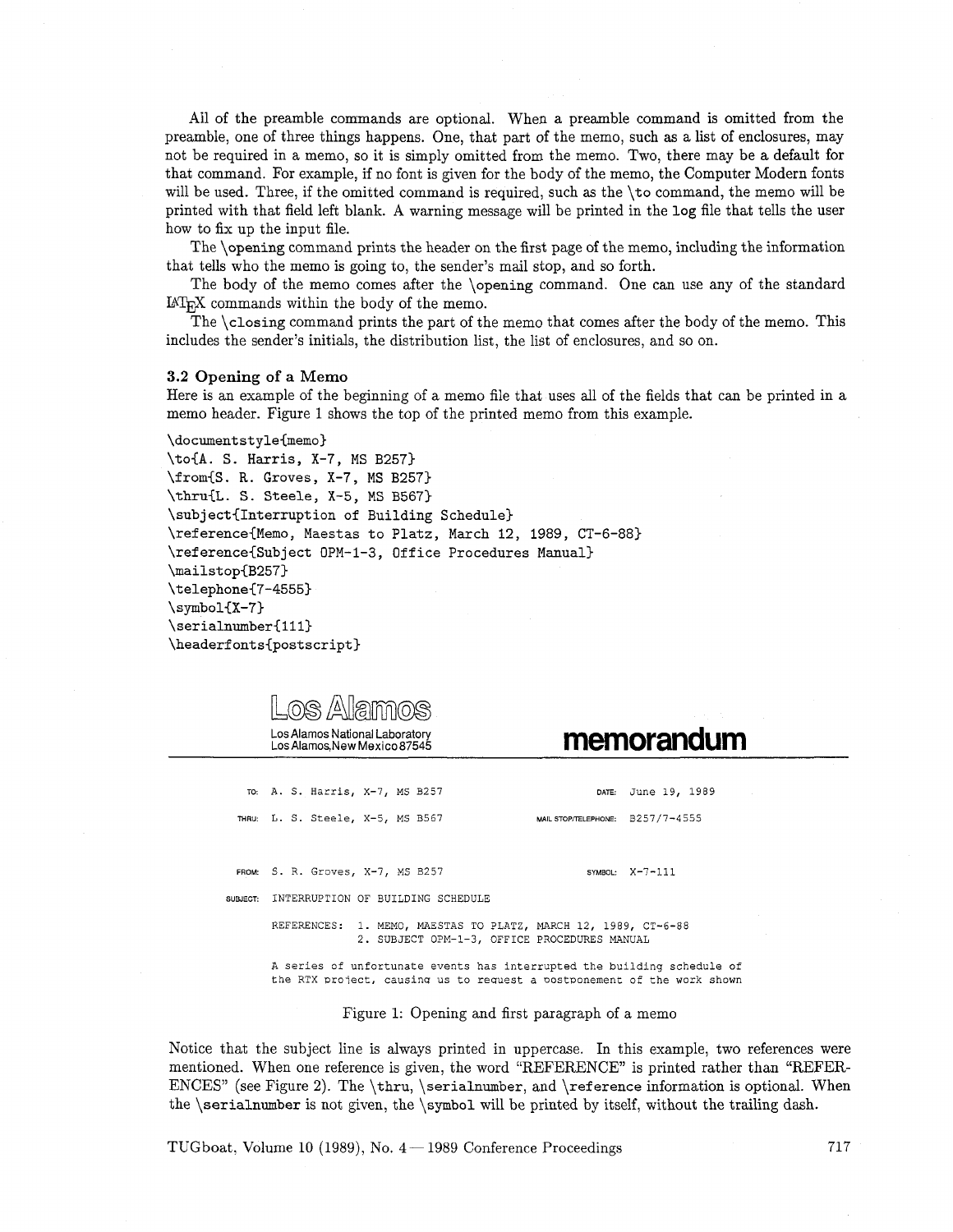When the \thru command is not used, a different style of header is printed. Figure 2 shows an example of a memo printed in the "thru-less" style. It is worth noting that the user does not have to be aware that there are two different styles of memo headers. The style file selects the right header on the basis of the information given in the preamble.

Los Alamos National Laboratory memorandum TO FROM **SYMBOL**  SUBJECT A. S. Harris, X-7, MS B257 **OATE:** August 1, 1989 S. R. Groves, X-7, MS B257 MAIL STOP/TELEPHONE: B257/7-4555 X-7-111 INTERRUPTION OF BUILDING SCHEDULE REFERENCE: MEMO, **MAESTAS** TO **PLATZ,** MARCH 12, 1989, CT-6-88 A series of unfortunate events has interrupted the building schedule of the RTX project, causing us to request a postponement of the work shown on Job Order J87940. The recent period of inclement weather has delayed delivery of the metal torus being trucked in from Figure 2: Opening of a memo with roman typeface and no \thru

#### **3.3 Fonts**

There are four possible arguments to the \headerfonts command: tex, postscript, lafonts, and memopaper. Each does its best to mimic the pre-printed memo paper that secretaries push into a typewriter. When T<sub>F</sub>X fonts are used, the Computer Modern fonts closest in appearance and size are used. While this provides only a rough approximation of the correct fonts, this option is the default for the \headerf onts command. Computer Modern fonts allow printing of a memo with a bare-bones installation of T<sub>EX</sub>.

When **\headerfonts{postscript}** is used, PostScript fonts are used to print the header. The hollow letters used to print "Los Alamos" are created by using a \special command to include Postscript code into the dvi file. In order for this to work, ArborText's DVIPS must be used to create a Postscript file. At Los Alamos we have standardized on DVIPS as the Postscript driver. All the commonly used systems (VAX/UNIX, VAX/VMS, Sun, Apollo, and IBM PC) have site licenses for DVIPS.

The best looking fonts for Los Alamos headers come from The Metafoundry in Dublin, Ohio; these are accessed by using the  $\heasuredangle$ 1afonts{1afonts} command. We bought a site license for these fonts so that all our users have access to them. If a user has installed these fonts, a header that is indistinguishable from the pre-printed memo paper can be printed.

Users also have  $\heasuredangle$  available to print their memos on pre-printed memos paper. In this case a piece of memo paper is put into the printer. Of course, there is usually a problem when trying to print onto a pre-printed piece of paper: the LAT<sub>E</sub>X output will very rarely line up just right with the "TO:," the "FROM:," and so forth. To overcome this problem, the user can specify a horizontal and vertical correction to match any particular combination of printer and pre-printed header paper.

#### **3.4 The Body of the Memo**

Any command mentioned in the Lamport's IAT<sub>E</sub>X manual can be used in the body of a LANL memo. The first version of our memo style followed Lamport's letter style in leaving out the table, figure, and bibliography environments. Some of the first calls I got were from people asking why they could not use the figure and bibliography environments in their memos. So I added them into the second version.

There are two styles of memos at LANL. The commonly used one is single-spaced with block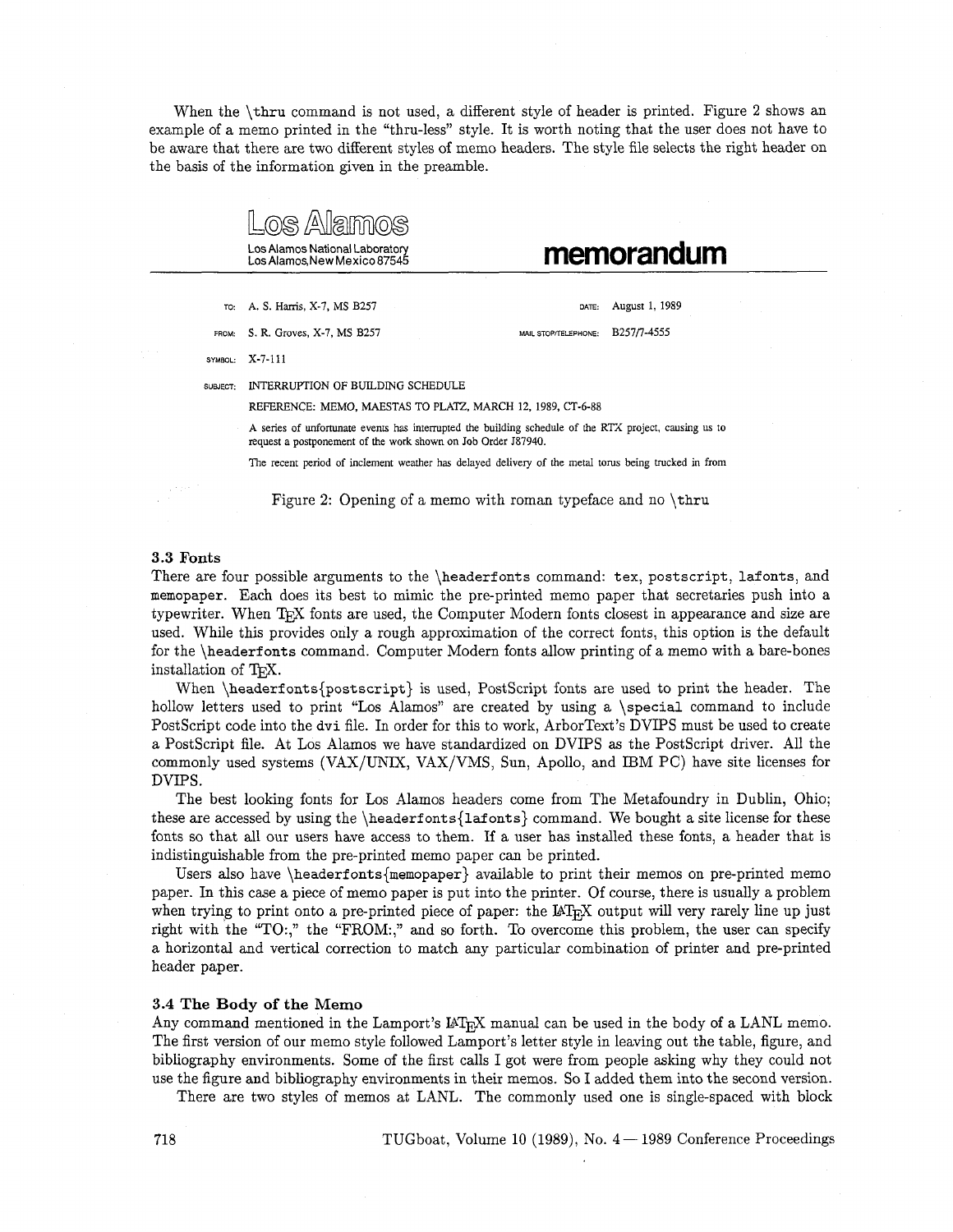paragraphs. There is another one for memos of ten lines or less that is double-spaced with indented paragraphs.

For the body of the memo, a user can specify either Postscript or Computer Modern fonts. The user can also choose between the Roman or typewriter typefaces. Some users feel (strongly) that a memo that looks like it came out of a typewriter looks more professional than one that came out of a printer. Others feel that the typewritten look is humbler and less extravagant looking, therefore better for obtaining grants and funds. So I provided the typewriter typeface.

One of the more difficult challenges in writing LANL's style files was to accommodate the typewriter typeface. In regards to everything from hyphenation to vertical spacing to list formats, TEX and  $I\!\!A\!T\!F\!X$ are designed with a variable spaced font in mind. To truly emulate a typewriter, it is necessary to have all the lines spaced evenly down the page and characters spaced evenly across the page. This requires an **\if** statement and parallel code at nearly every turn.

#### **3.5 Closing of a** Memo

Here is the input that creates a memo with most of the options that can be printed in the closing of a memo. Figure **3** shows the closing of the printed memo from this example. Not shown in this example are command calls that print "Enc.  $a/s$ " and "Attachments  $a/s$ ."

```
\originat or(srg)
```
**\typist(jak) \signature{Betty J** . **Donaldson} \signer{bjd) \approvalCR. J. 07Conner** \\ **ST Division Leader) \cy(T. J. Benton, WX-5, MS G780** \\ **A. L. Salazar, X-7, MS B257) \encCGraph, Dan K. Lookce, TP-3, MS B882)**  \enc{Drawing No.\ 3988-R} \attachments{Graph, Fallout vs.\ Image Time, TP-3, MS B881} \attachments{Memo, Maestas to Platz, March 12, 1989, CT-6-88} **\distribution(K. C. Jordan, C-5, MS B775** \\ **M. K. Solomon, TP-1, MS B233** \\

**A. J. Gomez, TP-2, MS B234** 3

UTEX'S list environment provides an easy set of tools for formatting the various types of lists used in the memo macros. The list environment does not keep track of widow and orphan lines, however, so code was added to LAT<sub>E</sub>X's **\@item** definition to keep the first two and last two items of a closing list together on the same page. There are also page breaking commands that allow the user to begin a specified closing list on a new page.

#### **3.6 Classification Labels**

At Los Alamos some memos are classified secret, confidential, or unclassified.<sup>2</sup> When using a typewriter, paper is used that has the classification marked on the top and bottom of the page. If TFX fonts are being used in the memo, the font **cmssl0** scaled **\magstep5** is used to approximate the preprinted classification paper. If PostScript fonts are used, a **\special command uses PostScript** code to simulate the tall, skinny, and bold font used on pre-printed classification paper. DVIPS's overlay facility is used to overlay the classification labels on each page. A 29-point Helvetica font is compressed horizontally and then overstruck to give the desired look.

### 4. Token Formats

Many of the lists used by the memo commands can have multiple entries. The list of items can be specified in one command call with double backslashes separating items on the list. **A** list of items can also be built up by multiple calls to the same command. For example:

**\cy(R. T. Smith, C-2, MS B263** \\ **Files)** 

TUGboat, Volume 10 (1989), No.  $4-1989$  Conference Proceedings  $719$ 

 $2F$ or more on treating classification labels, see Pollari's article in the 1988 TUG Conference Proceedings, pp. 43, 48-49, in TEXniques 7 -Ed.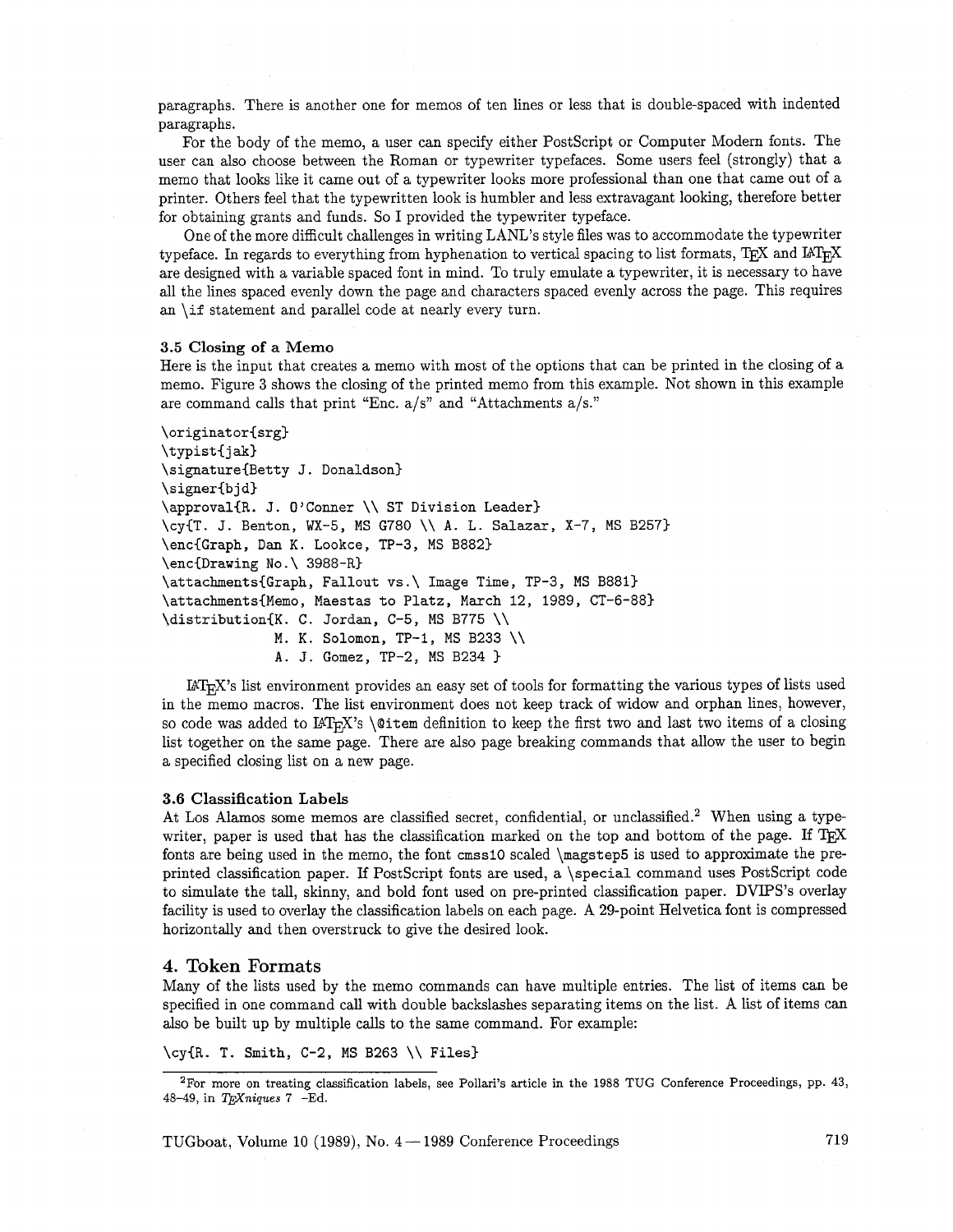We will not need your services until the torus has arrived and has been installed by our technicians. Work may then proceed as outlined in the original set of milestones.

Betty J. Donaldson

BJD-SRG:jak

| APPROVED BY:                                                                                                           |      |
|------------------------------------------------------------------------------------------------------------------------|------|
| R. J. O'Conner<br>ST Division Leader                                                                                   | date |
| Enc. 1. Graph, Dan K. Lookce, TP-3, MS B882<br>2. Drawing No. 3988-R                                                   |      |
| Attachments:<br>1. Graph, Faliout v.s. Image Time, TP-3, MS B881<br>2. Memo, Maestas to Platz, March 12, 1989, CT-6-88 |      |
| Distribution:<br>K. C. Jordan, C-5, MS B775<br>M. K. Solomon, TP-1, MS B233<br>A. J. Gomez, TP-2, MS B234              |      |
| Cy: T. J. Benton, WX-5, MS G780<br>A. L. Salazar, X-7, MS B257                                                         |      |

Figure 3: Last paragraph and closing of a memo

and

\cy(R. T. Smith, C-2, MS B263) \cy<Files)

are equivalent. A macro named *\@toksinput takes care of building up these lists*. When a command such as the  $\cy$  above is called, it in turn issues a command of the form:

\Qtoksinput(cy)(R. T. Smith, C-2, MS B263 \\ Files)

 $\cdot$  \@toksinput then increments a counter that keeps track of how many  $\cy$ 's there are on the list. The list items are appended to a token variable that has the form:

\@tokscy={R. T. Smith, C-2, MS B263\\Files)

#### 5. Parsing Token Variables

The construction of second-page headers will illustrate the parsing of variables that have embedded newlines. Second-page headers mention everybody's name that the memo is addressed to. On page one, the addressee's name, group, and mail stop are given, separated by commas. On the second-page headers however, only the name is listed. For example, if the addresses are specified by:

```
\toiA. B. Carroway, Z-I, MS B234 \\ 
    D. E. Fritz, Y-2, MS B345)
```
the second-page header appears as in Figure 4. The internal representation of the "TO" field for this example would be the token variable:

\@toksto=C~. B. Carroway, **Z-1,** MS B234\\D. E. Fritz, Y-2, MS B345)

The parsing of this token variable is done by macros based on one of Knuth's dirty tricks mentioned in the *T<sub>E</sub>Xbook* (1984:375). This dirty trick is called \btest. It searches for an asterisk in a token variable and returns true or false depending on the success of the search.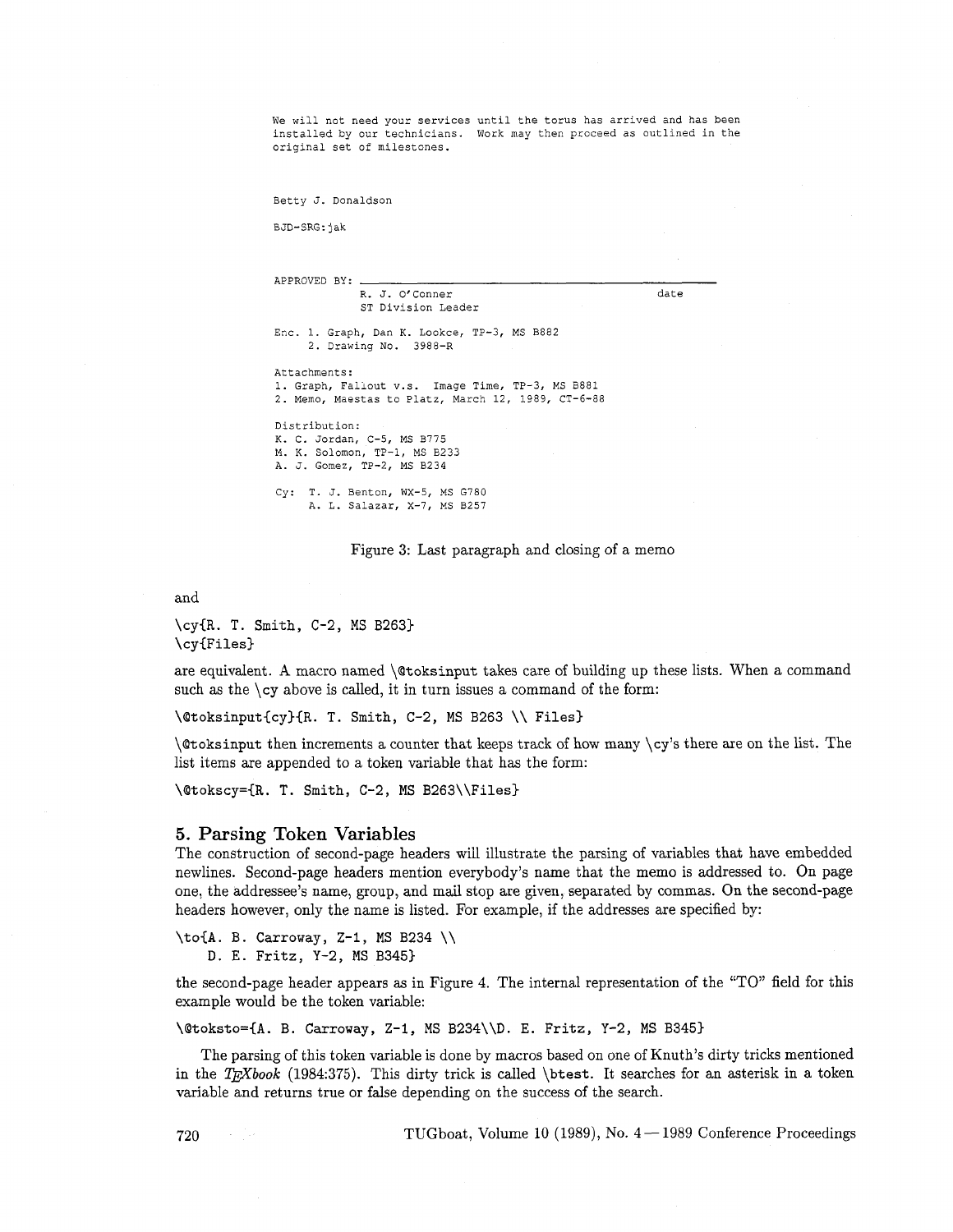A. B. Carroway D. E. Fritz

 $-2-$ 

June 15, 1989

The recent period of inclement weather has delayed delivery of the metal torus being trucked in from Brown and Armbruster Metalworks, Inc., in

#### Figure 4: Second-page header

Two clones of \btest are needed to parse \Qtoksto; one parses for the double backslash token and the other parses for a comma. Besides reporting the success of the search, the macros store the parts of the token variable that come before and after the search token.

To parse \Qtoksto, a loop is executed until all the people's names have been extracted from \@toksto. First the macro \@tonewlinepull is called (see below) with \Qtoksto as its argument. The tokens before the  $\iota \in \mathcal{A}$  are put into the token variable  $\exists$  toksbeforenewline and the tokens after the  $\setminus$  are put into  $\&$ safternewline.

```
\def\@tonewlinepull#1{\let\@nlsave=\\\let\\=\relax
```
**\expandafter\@tonewlinepullone\the#l\\\@empty** 

**\ifQnewline\expandafter\@tonewlinepullthree\the#1\Qempty** 

```
\else\fi\let\\=\@nlsave}%
```

```
\def\@tonewlinepullone#1\\C\Qtoksbeforenewline={#l~%
```

```
\futurelet\next\Qtonewlinepulltwo)%
```

```
\def\@tonewlinepulltwo#1\@empty{\@toksafternewline={#1}%
```

```
\ifx\@empty\next\@newlinefalse
```

```
\else\Qnewlinetrue\f i)%
```

```
\def\Qtonewlinepullthree#1\\{\@toksbeforenewline={#l)%
```

```
\futurelet\next\@tonewlinepullfour)%
```

```
\def\Qtonewlinepullfour#1\Qempty(\@toksafternewline={#l)%
```

```
\ifx\@empty\next\@newlinefalse 
\else\@newlinetrue\fi)%
```
For example, if one has the expression:

\Qtoksto={A. B. Carroway, Z-1, MS B234\\D. E. Fritz, Y-2, MS B345)

then executing the command \@tonewlinepull\@toksto will cause the names to separate into "before" and "after" components:

\@toksbeforenewline={A. B. Carroway, Z-1, MS B234}

and

\@toksafternewline={D. E. Fritz, Y-2, MS B345)

**A** macro named \@tocommapull (see below) is then called with \@toksbef orenewline as its argument.

```
\def\@tocommapull#1{\expandafter\@tocommapullone\the#1,\@empty}%
```

```
\def\@tocommapullone#1,{\@toksbeforecomma={#1}%
```

```
\futurelet\next\@tocommapulltwo}%
```
\def\@tocommapulltwo#1\@empty{\ifx\@empty\next \@commafalse

\else \@commatrue \fi}%

The \@tocommapull macro definition is a bit simpler than \@tonewlinepull, since it is not necessary to determine \@toksaftercomma. Executing **\@tocommapull\@toksbeforenewline** in the above example leaves:

```
\@toksbeforecomma={A. B. Carroway]
```
TUGboat, Volume 10 (1989), No.  $4 - 1989$  Conference Proceedings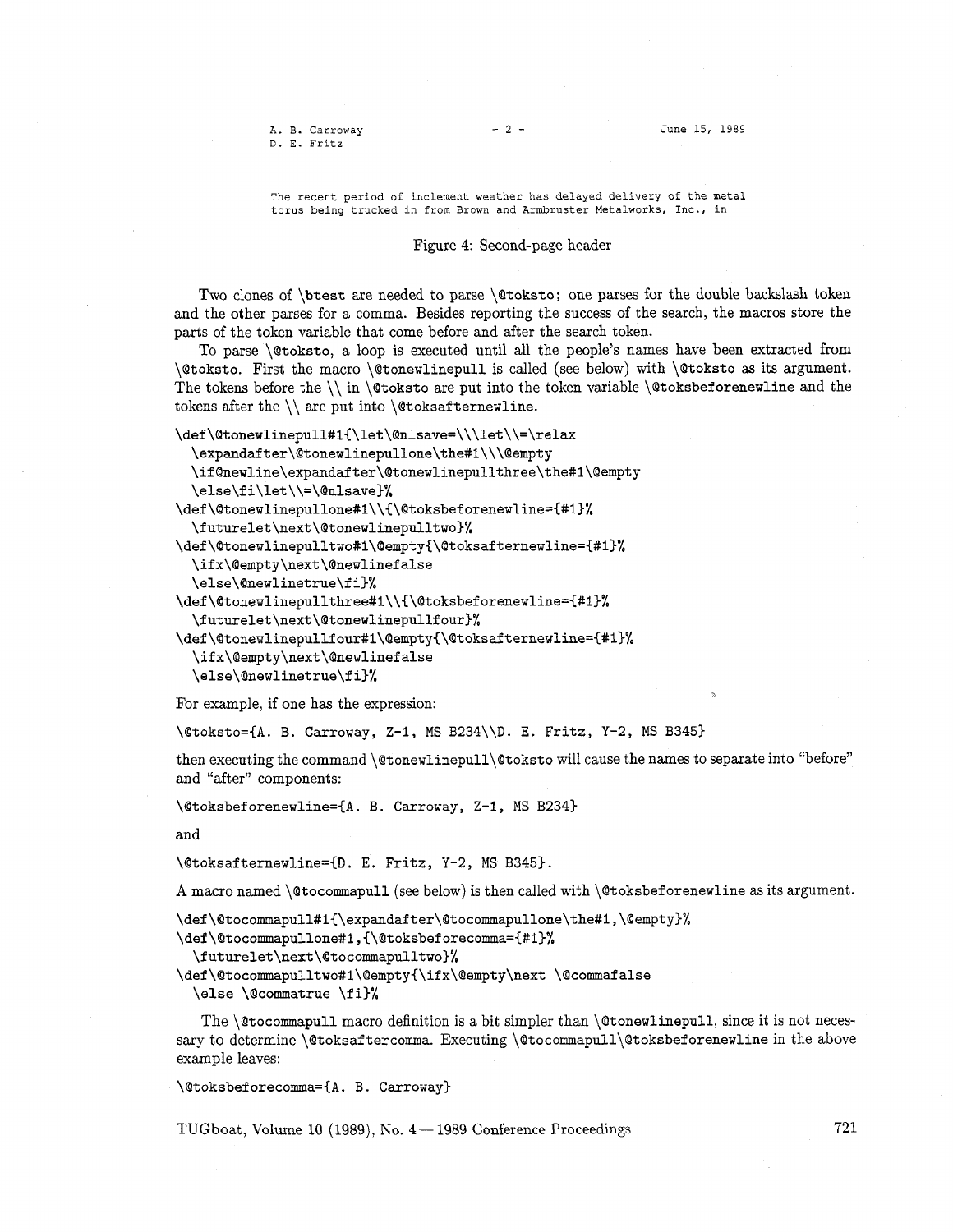which is saved into another token variable named \@toksheader. This finishes the first time through the loop. After a second time through the loop,

#### \@toksheader={A. B. Carroway\\D. E. Fritz}

which can then be used to print the second-page header.

The height of the second-page header is calculated and is used to set the values of \topskip, \headsep, and \textheight. These values change between the first page and the second page, so they are set to their new values after outputting page one in  $\text{Lipx's} \otimes \text{outputpage macro}.$ 

## **6.**  $M_{E}X$  Letters

 $\text{Lipx}$  letters are quite similar to  $\text{Lipx}$  memos. Most of the information needed on the first page header of a letter is entered into the file the same way as for memos. The closing portion of a letter is virtually identical to that of a memo.

Nevertheless, UTEX letters do have several features that memos do not offer. For example, it is possible to adjust the width and height of the body of a letter to give it a balanced look. Two interesting features in IAT<sub>E</sub>X letters are the ability to print multiple addresses and the ability to print mailing labels.

#### 6.1 **Multiple Addresses**

In letters, a single address is specified like this:

```
\to(John Binnington, Manager\\
```

```
Technical Information Division\\ 
Brookhaven National Laboratory\\ 
Associated Universities, Inc.\\ 
Upton, Long Island, NY 11973)
```
A single address is printed on the left side of the header, as shown in Figure 5. For multiple addresses, one \to command is used for each address. If two addresses are called for, they will both be put on the left side of the header. When three or more addresses are called for, the addresses are split into two columns. Half of the addresses go in the left column and the other half go in the right column. If there is an odd number of addresses, the extra address goes in the left column. Figure 6 shows a letter with five addresses:

| OS Alamos<br>Los Alamos National Laboratory<br>Los Alamos New Mexico 87545                   | DATE:<br>IN REPLY REFER TO:<br>MAIL STOP:<br>TELEPHONE: | June 15, 1989<br>$IS-DO-82-144$<br>P360<br>667-4355<br>(505)<br>(FTS) 843-4355 |
|----------------------------------------------------------------------------------------------|---------------------------------------------------------|--------------------------------------------------------------------------------|
| John Binnington, Manager<br>Technical Information Division<br>Brookhaven National Laboratory |                                                         |                                                                                |

Dear Sir:

Associated Universities, Inc. Upton, Long Island, NY 11973

We are happy to announce the dates for the third annual Library Management Meeting, March 23-25, 1983. The meeting will **be** held here at the

#### Figure 5: Letter with one address

The user can override a multiple address layout by using \leftto and \rightto to specify which addresses should go in which column.

**722** TUGboat, Volume 10 (1989), No. 4- 1989 Conference Proceedings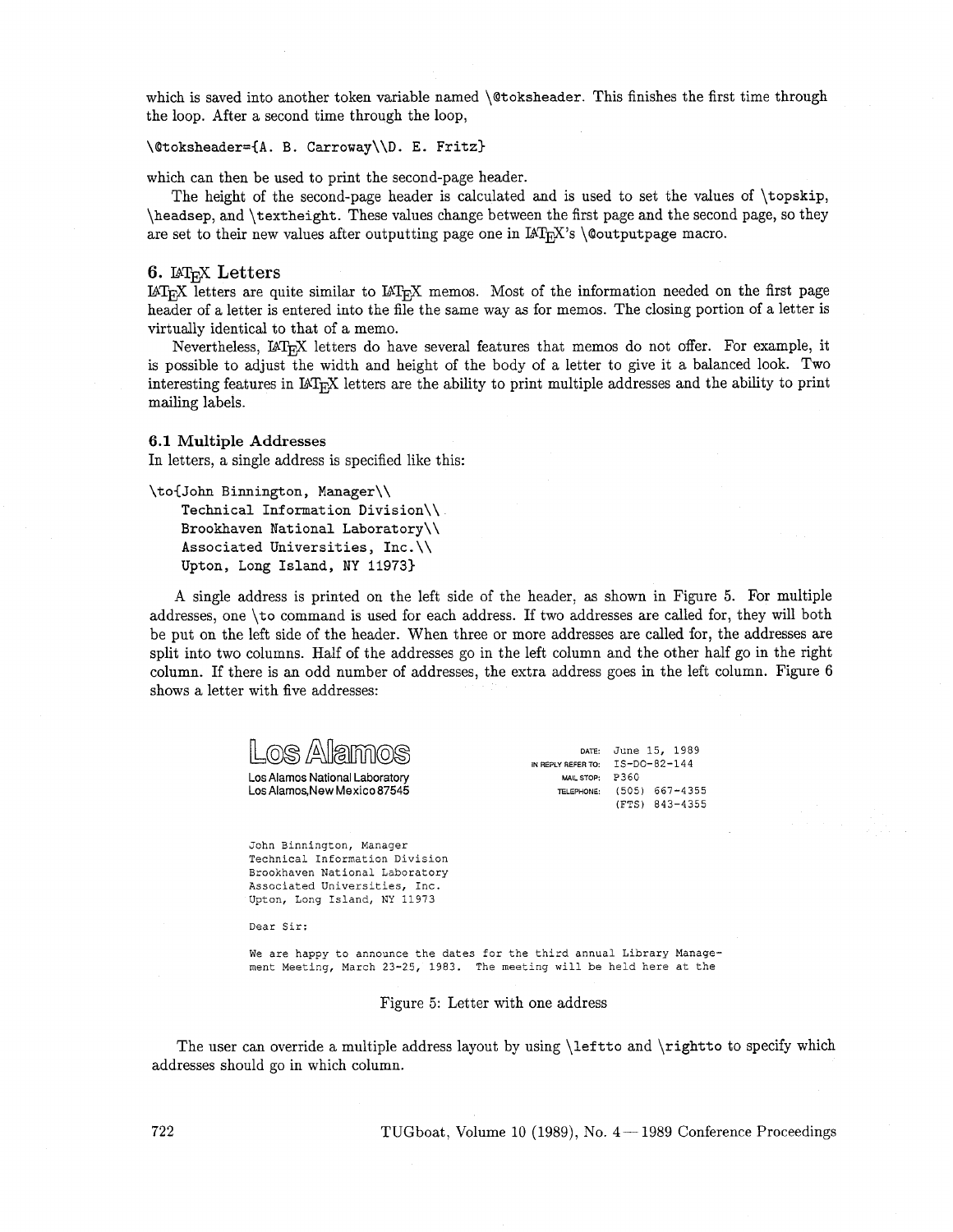| Los Alamos                     |
|--------------------------------|
| Los Alamos National Laboratory |

Los Alamos, New Mexico 87545

DATE: June 15, 1989 IN REPLY REFER TO: IS-DO-82-144 MAIL STOP: P360 TELEPHONE: (505) 667-4355 (FTS) 843-4355

John Binnington, Manager Technical Information Division Brookhaven National Laboratory Associated Universities, Inc. Upton, Long Island, **NY** 11973

R. R. Dickison, Manager Library System Oak Ridge National Laboratory Oak Ridge, TN 37830

Juanita L. Garcia Library Science Specialist Technical Library Sandia National Laboratories Albuquerque, NM 87115

Ladies and Gentlemen:

Roy Nielson, Head Library Department Lawrence Berkeley Laboratory University of California Library, Bldg. 50, Room 134 Berkeley, CA 94720

Wayne Snyder, Manager Technical Information Batelle-Northwest Pacific Northwest National Laboratory P.O. Box 999 Richland, WA 99352

We are happy to announce the dates for the third annual Library Management Meeting, March 23-25, 1983. The meeting will be held here at the

Figure 6: Letter with five addresses

### **6.2 Mailing Labels**

The way **I** do mailing labels is similar to the way Lamport does them. I have added macros so that the user can print onto labels of any size, so long as the labels are in a two-column format. If the following is specified:

\maillabelheight{1in} \maillabeltopmargin{.5in}

the labels will be printed on label paper that has one-inch high labels, with the top label being one half inch from the top of the paper.

The easiest way to print labels is to print them onto a regular piece of paper with a laser printer. If you like the way the labels look, you can then copy them onto any label paper that can be used in a copying machine. Most letters only have one address and a return address. After Xeroxing and peeling the two labels off, you can turn the label paper end to end and Xerox one more set of labels. This leaves you with a bunch of unusable labels in the middle of the label paper. To overcome this problem, there is another command that lets the user specify how many labels have been peeled off the sheet of labels. The command **\skiplabels{2)** will print the first label on the third label of the mailing label paper.

#### **6.3 When an Inch Is Not an Inch**

Unfortunately, if you try to print a sheetfull of one-inch high labels on Apple Laserwriter or QMS-800 PostScript printers that we have around here, the printing at the bottom of the page will be higher on the page than the labels. This is because these two printers do not accurately print a vertical inch: if you ask for **9** inches, these printers will actually print 8.8 inches. To compensate for this we use:

**\maillabelheight{l.Olin)** % **For our QMS-800 \maillabeltopmargin{.6in)** % **For our QMS-800** 

The newer printers that we have, such as the Varityper, the Dataproducts, and the NeXT printers do not need this correction.

TUGboat, Volume 10 (1989), No.  $4-1989$  Conference Proceedings **723**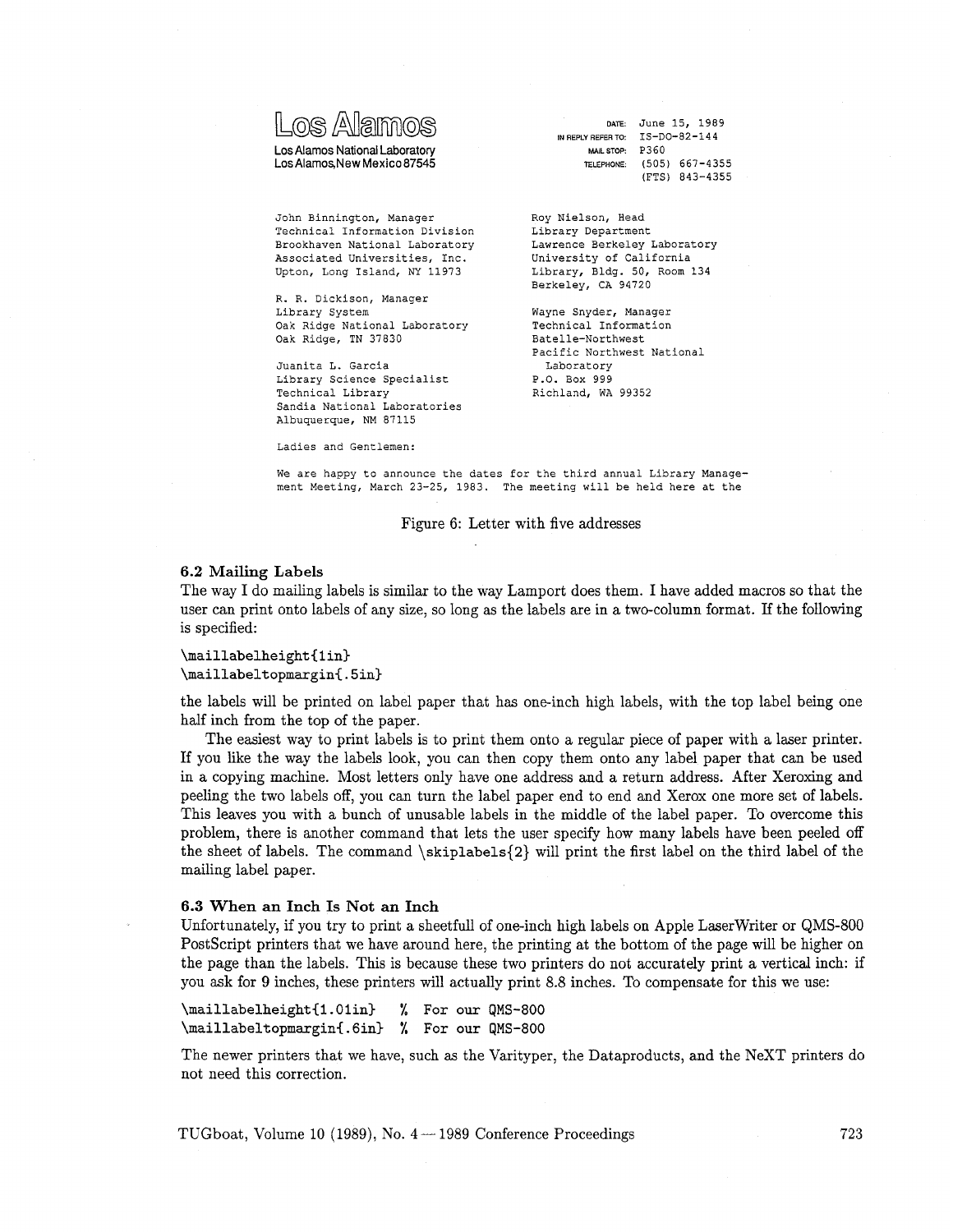#### 6.4 Printing and Parsing Address Tokens

From an internal point of view, the token variable for addresses is different from the other token variables. An \@endto token is inserted after each address. For example, if the following two addresses are called for:

```
\to{Person One\\Town One}
\toIPerson Two\\Town Two)
```
the information is stored in a token variable like this:

\@toksto{Person One\\Town One\@endto Person Two\\Town Two\@endto}

Address tokens are parsed to retrieve individual lines in the addresses for two reasons. For one thing, the second-page header uses, by default, the top line of each address. For another, if a line of an address is too long to fit on a single line, the remainder will be indented on the next line (see Figure 6). This is accomplished by printing each line of an address as an item in  $LAT_FX$ 's list environment.

To print the addresses, a loop within a loop is executed. The outer loop calls a macro named \@toendtopull that is quite similar to \@tonewlinepull, described above. \@toendtopull stores the next address to be printed in a token variable named \@toksbeforeendto. An inner loop then pulls out individual lines from \@toksbef oreendto by calling \@tonewlinepull. Without going into gruesome details, the general form of this is as follows:

```
\begin{min} {\{\dots, \} }
```

```
% Goes thru longloop once per address. 
  \longloop 
  \if (there's another address) 
. . . 
    % extract next address 
    \item 
    % Goes thru innerloop once per printed line. 
    \innerloop 
      ... 
      % extract next line 
      ... 
      % Print the next line. 
      \the\@toksbeforenewline
      ... 
    \if (there are more lines in this address) 
      \par 
    \innerrepeat 
  \longrepeat 
\end(list)
```
The macros \longloop and \innerloop are clones of plain.tex's \loop definition. The trick is to have different names for all the macro names used by  $\lozenge$ ,  $\lozenge$ ,  $\lozenge$ , and  $\in$ 

#### 6.5 The mlb File

Ordinarily, the aux file would be used to store the mailing label information for printing at the end of the job. However, the figure, table, and bibliography environments also use the aux file in a way that is incompatible with mailing labels. So I defined a new file suffix mlb to indicate the file that is used for printing mailing labels.

### **7. UNIX Tools**

I use the Emacs editor on a Sun workstation with ArborText's Preview to write and debug the style files. Emacs makes it easy to write editor macros for doing such things as commenting out lines or adding various kinds of \typeout commands.

Sccs, UNIX's source code control utility, is a great help for keeping track of incremental changes in the style files. Sccs allows you to recover previous versions of a file. There were several times when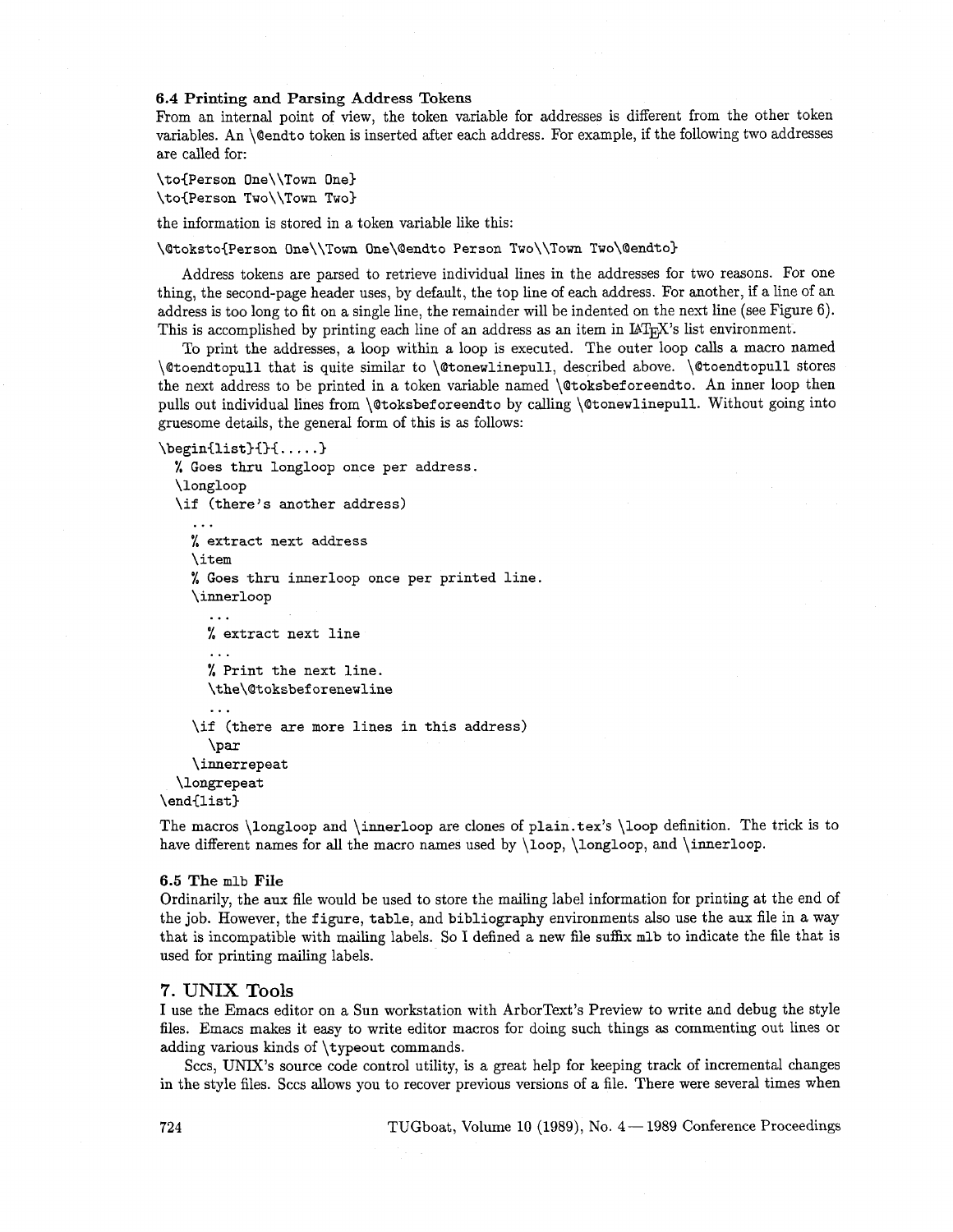attempted methods went awry. Sccs made it easy to go back to the latest version that worked and to try a better method.

During development of the sty file, I indent to indicate structure, and I comment as much as possible. When distribution time comes around, the sty file is copied to the doc file. I use sed, UNIX's stream editor, to automatically strip unwanted indentation and comments from the sty file.

### **8. Testing**

I have 180 test files for the memo style and 220 for the letter style. I try to keep the individual tests simple, so there's not too much to look at in any test. I test all of Lamport's LAT<sub>E</sub>X commands in addition to **all** of the commands specific to the memo or letter style. I print the purpose of each test in four places: in a comment at the top of the file, at the top and bottom of the printed output, and in the log file.

The test directory is divided into sub-directories to group various kinds of tests. For example, there are directories for testing headers, page breaks, error messages, and classification labels. There is a UNIX C shell script that will run  $I\llap{/}\llap{H}_X$  on all the test files. Another script collates all the log files, filtering out almost everything except filenames and error messages. Most dvi files can be previewed on the Sun, although some dvi files contain Postscript code that cannot be previewed on a Sun.

When the style file gets to an almost debugged stage, small changes are often made that affect the output of only a few of the test files. To avoid having to re-preview all the test files, I wrote a utility DVIDIFF based on UNIX'S diff command that compares dvi files. The differences are printed out in clumps of ASCII lines corresponding to places in the dvi file that are ASCII, and lines of hex corresponding to places in the dvi file that are binary. When a difference between two dvi files is found, DVIDIFF shows where to look in the printed output.

# **9.** Version  $2.09 \neq$  Version  $2.09$

Using IAT<sub>E</sub>X commands in my style files turned out to be a pain in the neck. When I upgraded IAT<sub>E</sub>X from version 2.09 <9 Mar 1987> to version 2.09 <4 Aug 1988>,  $\text{MTrX's definition of } \epsilon$  definition of  $\epsilon$ . and vertical space disappeared from my memo output in several places. It was not so difficult to fix up the problem, but it did point out the vulnerability of LAT<sub>F</sub>X. Many users are not even aware when their version of LAT<sub>E</sub>X changes, and therefore cannot be expected to look around for new versions of the memo and letter style files. It sure would be nice if there were a trip $\mathbb{L}$ F<sub>F</sub>X to bring T<sub>E</sub>X's stability to the world of  $\text{LAT}_{\text{F}}X$ .

#### **10. Documentation and Distribution**

At LANL, we have a group that writes local documents. They have written documents that explain how to use IAT<sub>E</sub>X memos and letters. The documents include instructions for usage and installation, a list of error messages, and sample memos and letters.

Files are distributed for **all** the commonly used operating systems. The distributed files are the **sty** file, the doc file, a sample input file that uses most of the available commands, and a **readme** file with installation instructions.

At LANL, software changes for the commonly used operating systems are regulated through the Change Control system. The Computing and Communications Division distributes a monthly *ICN Change Bulletin* that announces new utilities and new versions of existing utilities. Software changes on mainframes are installed on a given day of the month. System managers of workstation networks have more flexibility as to when they want to install software.

The Change Control system makes it easy to announce software, since one *Bulletin* article announces a new version of the style file for most of the major system. The files are available to most users through our Common File System, which can be accessed by most of our computers. The exception to this rule is the IBM PCs. Style files for IBM PCs are distributed on diskettes through an organization called PC STORE.

### **11. Conclusions**

UTEX memos and letters are useful utilities to have in an organization. Almost everybody writes a memo or a letter once in a while. IATEX memos and letters are welcomed by IATEX users and encourage